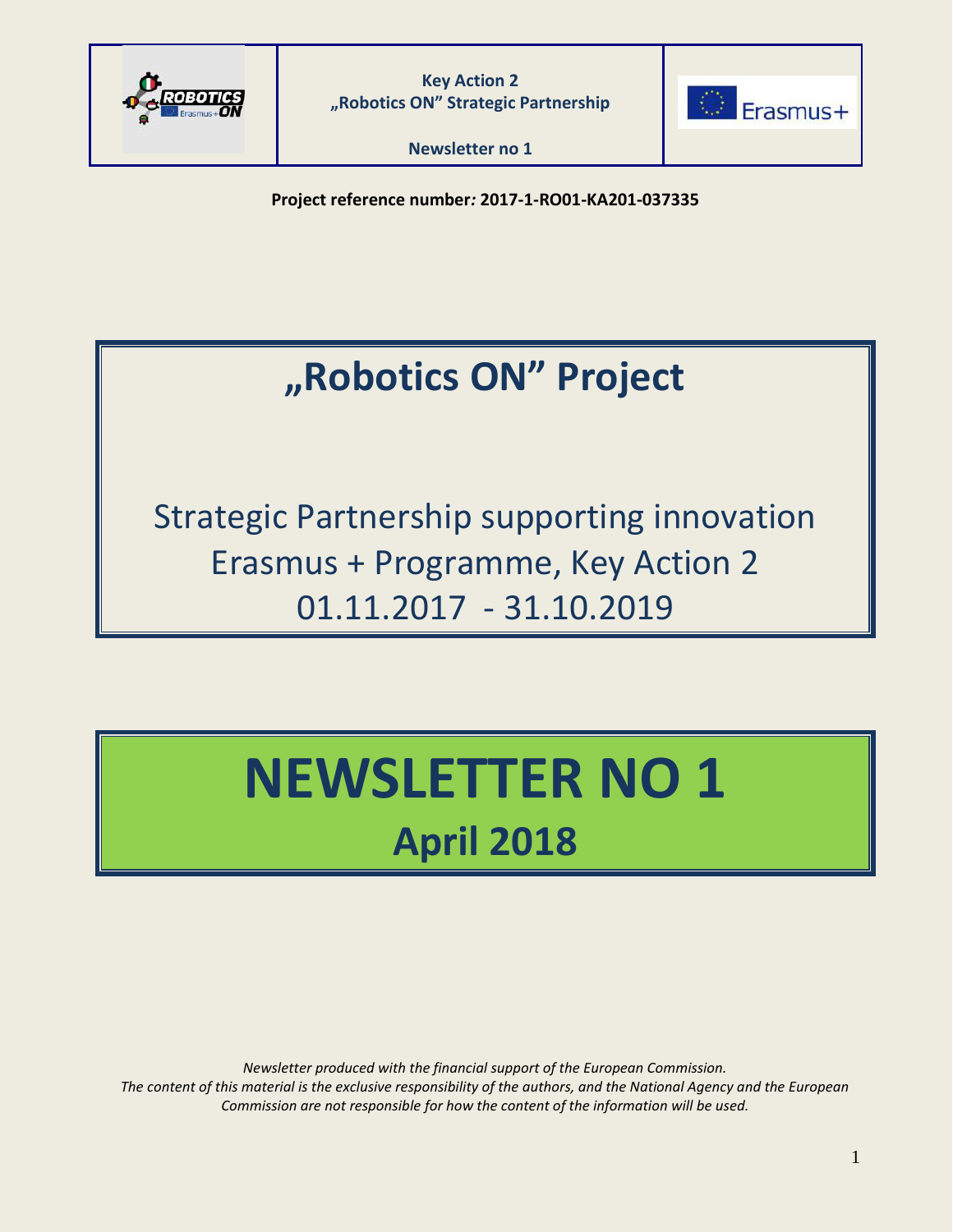





| <b>PARTNERS:</b>                                    |  |                                               |  |  |        |         |
|-----------------------------------------------------|--|-----------------------------------------------|--|--|--------|---------|
| <b>P1. Colegiul Național "Constantin Carabella"</b> |  |                                               |  |  |        |         |
| Târgoviște, ROMANIA                                 |  |                                               |  |  |        |         |
| website: www.carabella.ro                           |  |                                               |  |  |        |         |
| P2. Anyksciu Jono Biliuno gimnazija                 |  |                                               |  |  |        |         |
| Anykščiai, LITHUANIA                                |  |                                               |  |  |        |         |
| website: www.bilngimn.lt                            |  |                                               |  |  |        |         |
| <b>P3.</b>                                          |  | Budapesti Gépészeti Szakképzési Centrum Szily |  |  | Kálmán | Müszaki |
| Szakgimnáziuma, Szakközépiskolája és Kollégiuma     |  |                                               |  |  |        |         |
| <b>Budapest, HUNGARY</b>                            |  |                                               |  |  |        |         |
| website: http://www.szily.hu                        |  |                                               |  |  |        |         |
| P4. Istituto Istruzione Superiore A. Volta          |  |                                               |  |  |        |         |
| Frosinone, ITALY                                    |  |                                               |  |  |        |         |
| website: www.voltafr.gov.it                         |  |                                               |  |  |        |         |
| <b>P5. S.C. SKA NET SRL</b>                         |  |                                               |  |  |        |         |
| <b>Bucharest, ROMANIA</b>                           |  |                                               |  |  |        |         |
| website: www.itadviser.ro                           |  |                                               |  |  |        |         |
| <b>P6. IMPLEMENT 24SOFTWARE SRL</b>                 |  |                                               |  |  |        |         |
| <b>Bucharest, ROMANIA</b>                           |  |                                               |  |  |        |         |
| website: www.24software.ro                          |  |                                               |  |  |        |         |

## **TARGET GROUP:**

84 students (15-18 years old), 21 from each school, students interested in personal development, using ICT in the design and creation of robots, activities that will stimulate and increase the chances of employment at the right time.

## **OBJECTIVES:**

1. Developing digital and entrepreneurial skills relevant to personal development and career.

2. Increasing the autonomy in terms of personal and professional development of the 84 students in Robotics Clubs, at least 32 of them competitive in programming / robotics.

3. Developing the capabilities to adapt, promote and exploit digital technologies by creating a robot, in each partner school, which solves a problem identified at school level.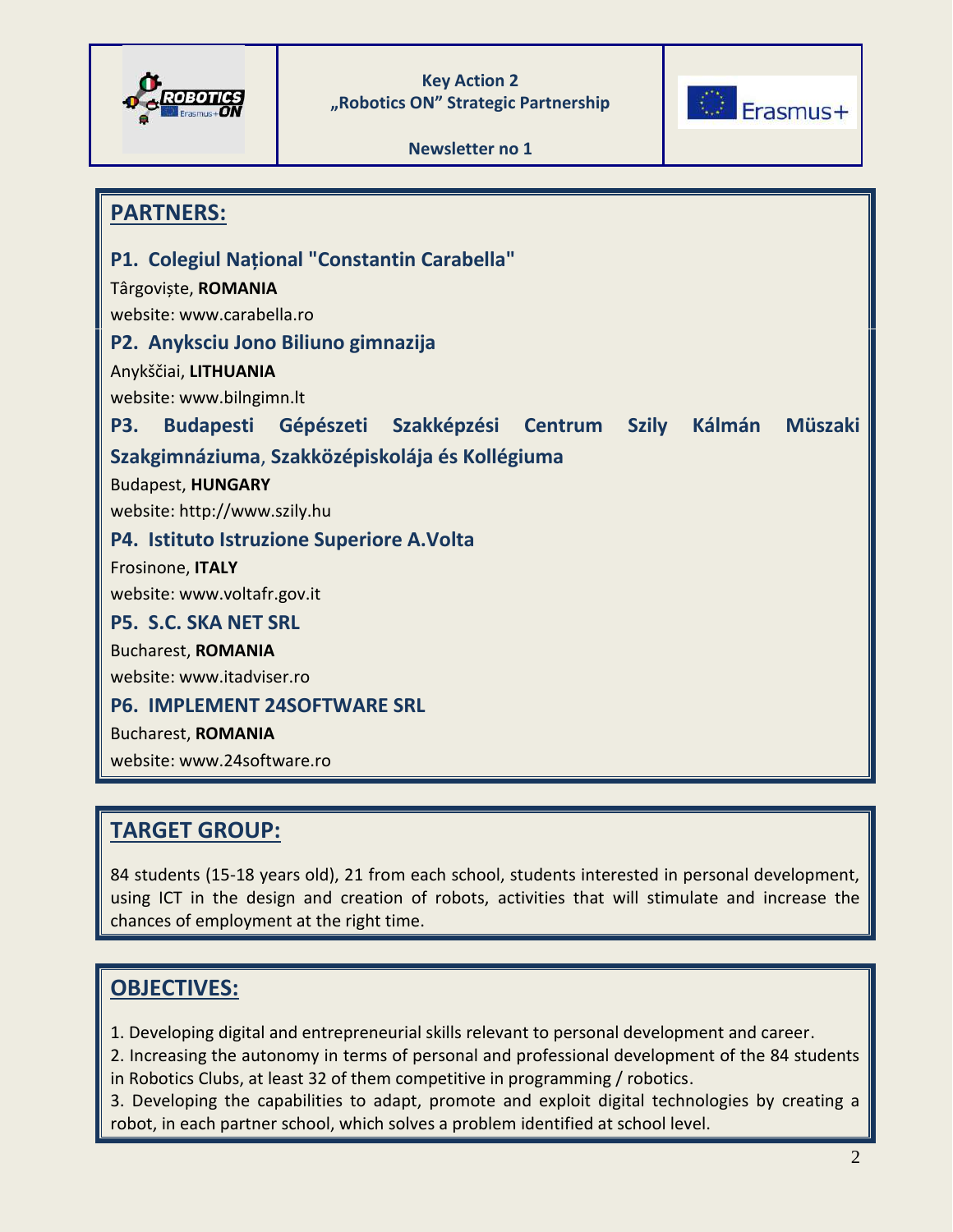

**Newsletter no 1**



## **PROJECT ACTIVITIES NOVEMBER 2017-APRIL 2018**

## **LAUNCHING ROBOTICS ON 2 nd November 2017**

This event brought together students and teachers from the coordinating school, school inspectors, representatives of local authorities, parents' representatives and other stakeholders from the local community. The interventions of the project coordinator and guests have highlighted the opportunities offered by the European Commission through the Erasmus+ Programme, with an emphasis on the purpose, objectives, expected results, and relevance of the intellectual products of the project "Robotics ON" strategic partnership supporting innovation. At the same time, students presented relevant aspects of their work and experience in the field of programming and robotics, and representatives of local authorities and other interested stakeholders expressed their interest and willingness to collaborate in order ensure a successful implementation of the project.

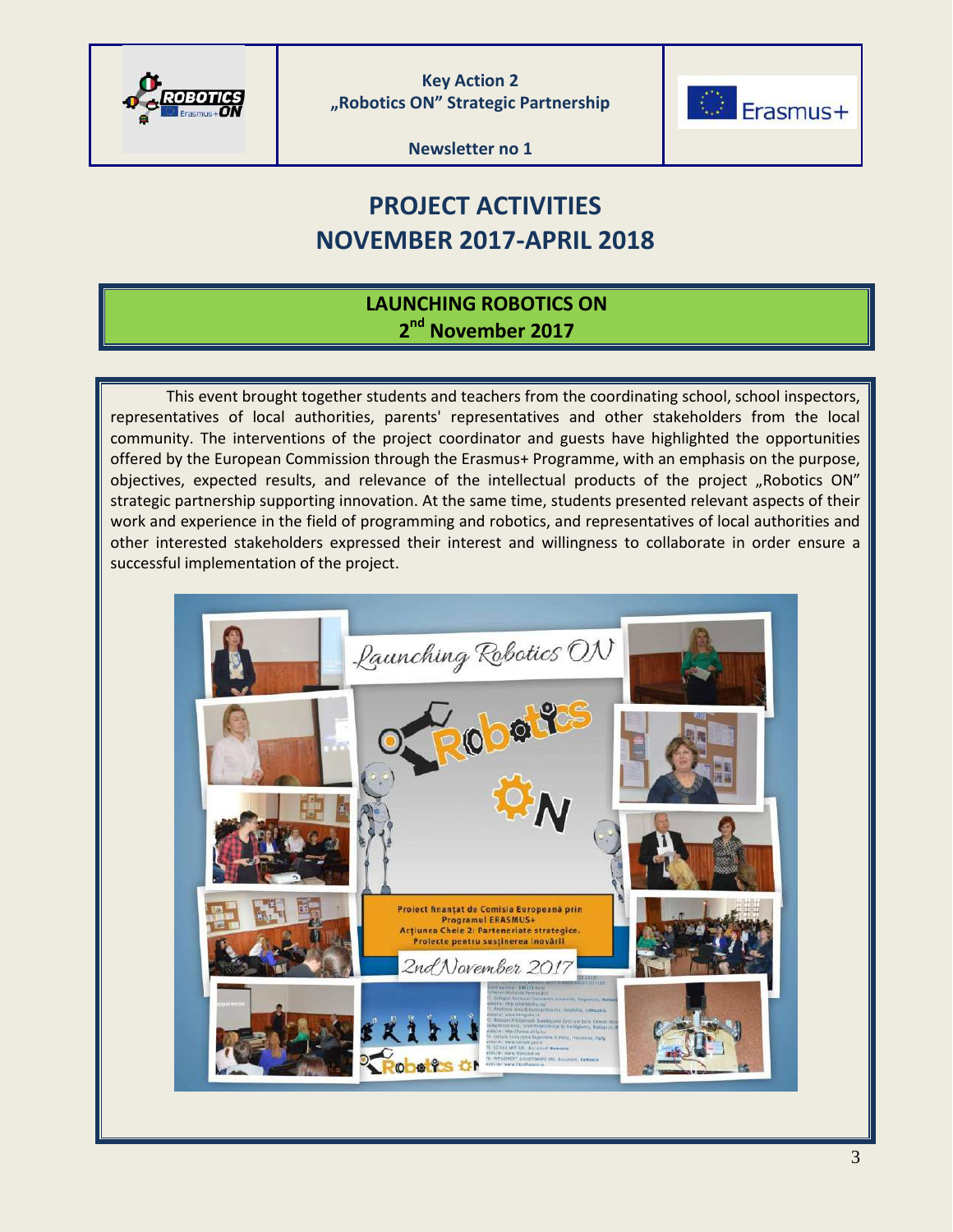

**Newsletter no 1**



#### **M1\_FIRST TRANSNATIONAL PROJECT MEETING 6-8 December 2017**

The first transnational meeting (M1) of the "Robotics ON" project (M1) was hosted by the "Constantin Carabella" National College (P1) and was attended by two Lithuanian teachers, two teachers from Italy, three teachers from Hungary and three representatives of the private companies SC SKA NET SRL and IMPLEMENT 24SOFTWARE SRL in Bucharest. They were joined by the P1 implementation team (six teachers and the accountant).

The meeting started with the College welcome program, Romanian students Crina Ioana Dionisie and Octavian Niculescu being guides to the guests in presenting and visiting the school. The Chairperson of CSS Carabella, student Teodora Popescu, and teacher Emilia Lixandru ensured the intercultural component of the meeting, by organizing stands with traditional Romanian products.

The agenda of the meeting included the most important aspects related to the planning, implementation, monitoring, evaluation, dissemination and promotion of the project.

During the three working days, the following management documents were discussed and improved: the logic matrix, the Gantt diagram for the first year of implementation, the internal and external communication plan, the Plan-Do-Check-Act methodology, the dissemination plan, the selection procedures from the target group, training sessions, organizing robotics clubs (21 pupils / school), reporting, monitoring and evaluation tools.



During the breaks, the guests were entertained by the Romanian students prepared by the teachers Daniela Olteanu and Justin Gropescu, who delighted the guests with Christmas carols and songs and the student Laurențiu Ciobanu made a brief presentation of his experience in programming robots and programming.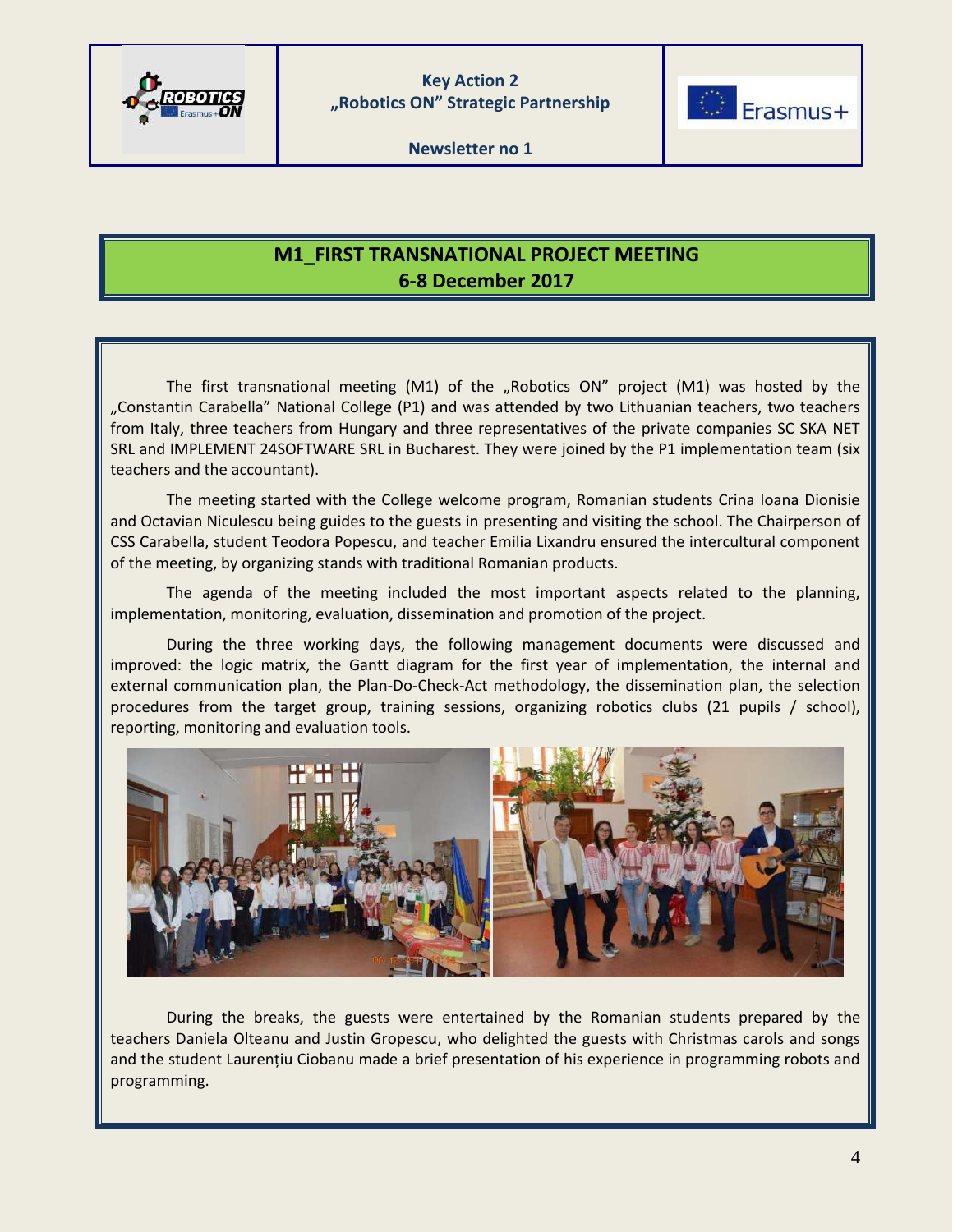

**Newsletter no 1**



During the leisure time, the guests visited the Royal Court Museum and the Metropolitan Church, they met the representatives of the local authorities - deputy mayor Mr. Cătălin Rădulescu, with the General School Inspector of I.Ş.J. Dâmbovița - Mr. Sorin Ion and with representatives of non-governmental organizations (Mr. Teodor Bîte).











Erasmus+, Key Action 2, Robotics ON Târgoviște, December 2017



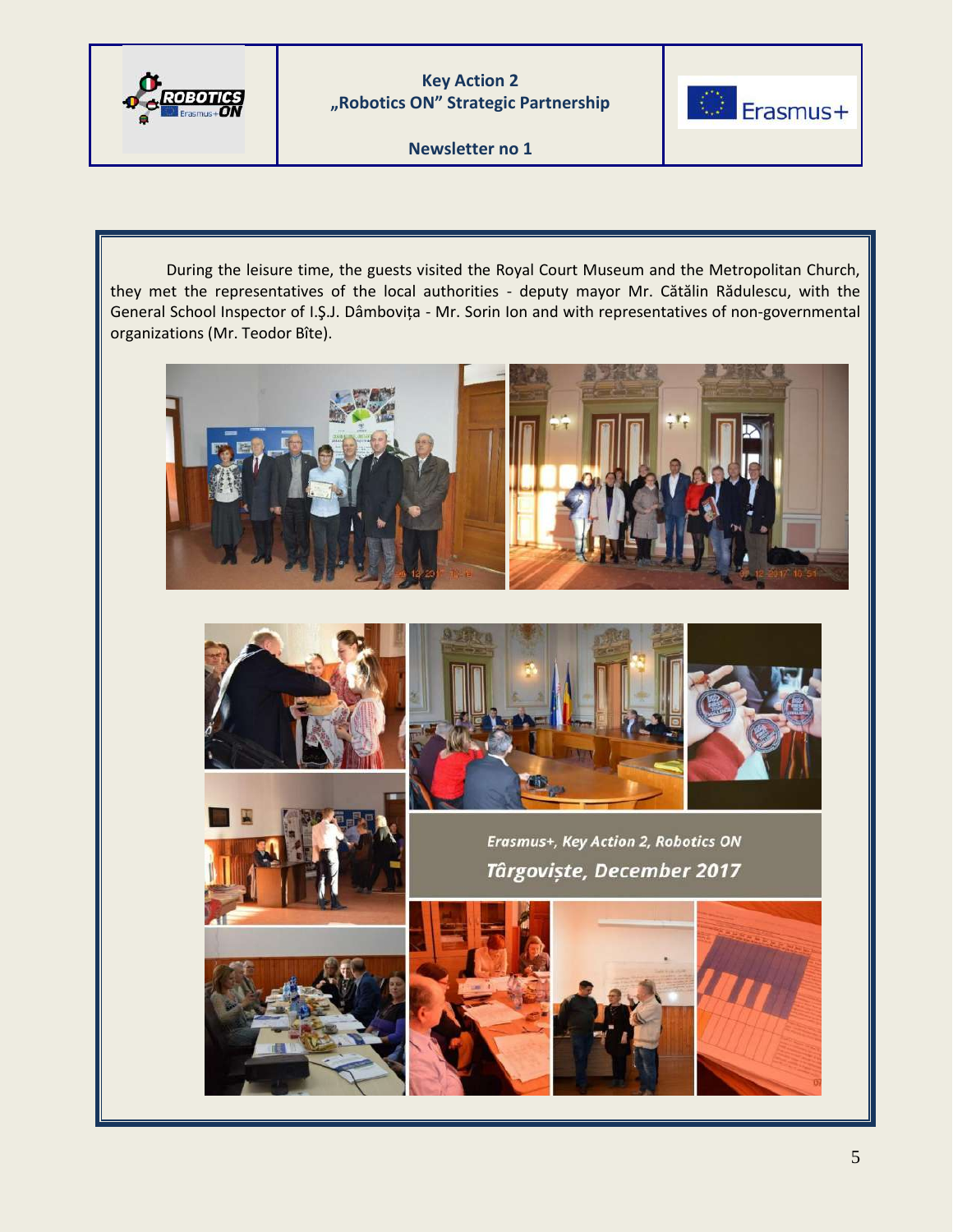

**Newsletter no 1**



## **TARGET GROUP SELECTION 12 of January- 2 nd February 2018**

The selection of the project's target group is realised in each school, respecting the procedure approved in M1, the commitments assumed in the approved project, the financial contract and its annexes, the Guide to the Erasmus Programme as well as the Management Guide to the Strategic Partnership Projects.

 The purpose of the procedure was to select 84 students (21 students from each school), members of the Robotics Club in the respective school, students that are to take part in the training activities within the project (C1-C4) and 16 students in reserve.

The stages of the selection were: STAGE  $1 -$  The analysis and the evaluation of the CV and the motivation letter, according to the evaluation grid; STAGE 2 – Interview in English and the presentation of the poster/logo, evaluation realised according to the grids from the procedure approved.

Here are some of the most successful student's posters and the logo of the school in Lithuania, a logo chosen by students as the logo of the project.

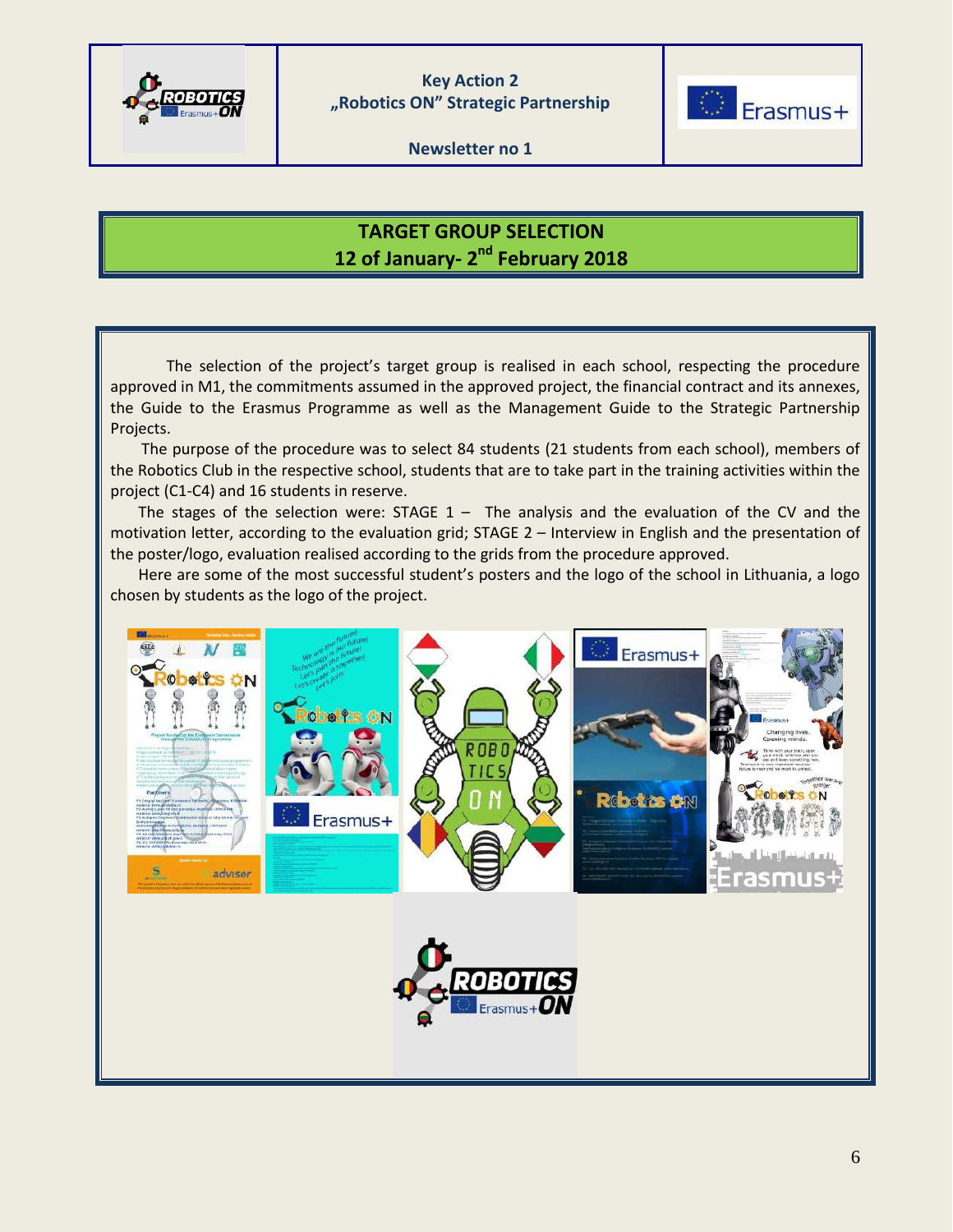

Erasmus+

**Newsletter no 1**

## **FIRST STEGP\_C1 LEARNING ACTIVITIES 19-23 of March 2018**

Host school: Colegiul Național "Constantin Carabella" (P1) Târgoviște, Romania

**Participants:** 30 students (10 students from P1; 7 students from Anyksciu Jono Biliuno gimnazija, Anykščiai, Lithuania (P2); 6 students from Budapesti Gépészeti Szakképzési Centrum Szily Kálmán Müszaki Szakgimnáziuma, Szakközépiskolája és Kollégiuma, Budapest, Hungary (P3); 7 students from Istituto Istruzione Superiore "Alessandro Volta", Frosinone, Italy (P4); 4 accompanying teachers.

**Trainers:** Cătălin Oancea, Olimpia Oancea - trainers and Microsoft SQL Server consultants, with nationally and internationally recognized skills, experienced in delivering Microsoft training solutions, BI product development and ICT outsourcing consulting; representative of partner SC SKA NET SRL, Bucharest, Romania

**Topics of the learning activities: Communication, Coordination, Teamwork related to System Project Management**

Day 1: 19 March 2018, Palace of Justice Dâmbovita & "Valahia" University of Târgoviște **Presentation of participating schools and teams; presenting the experience of partner schools in programming and robotics;**

**Workshops: System Project Design Overview, System Project Planning Matrix, Logic Structure.**

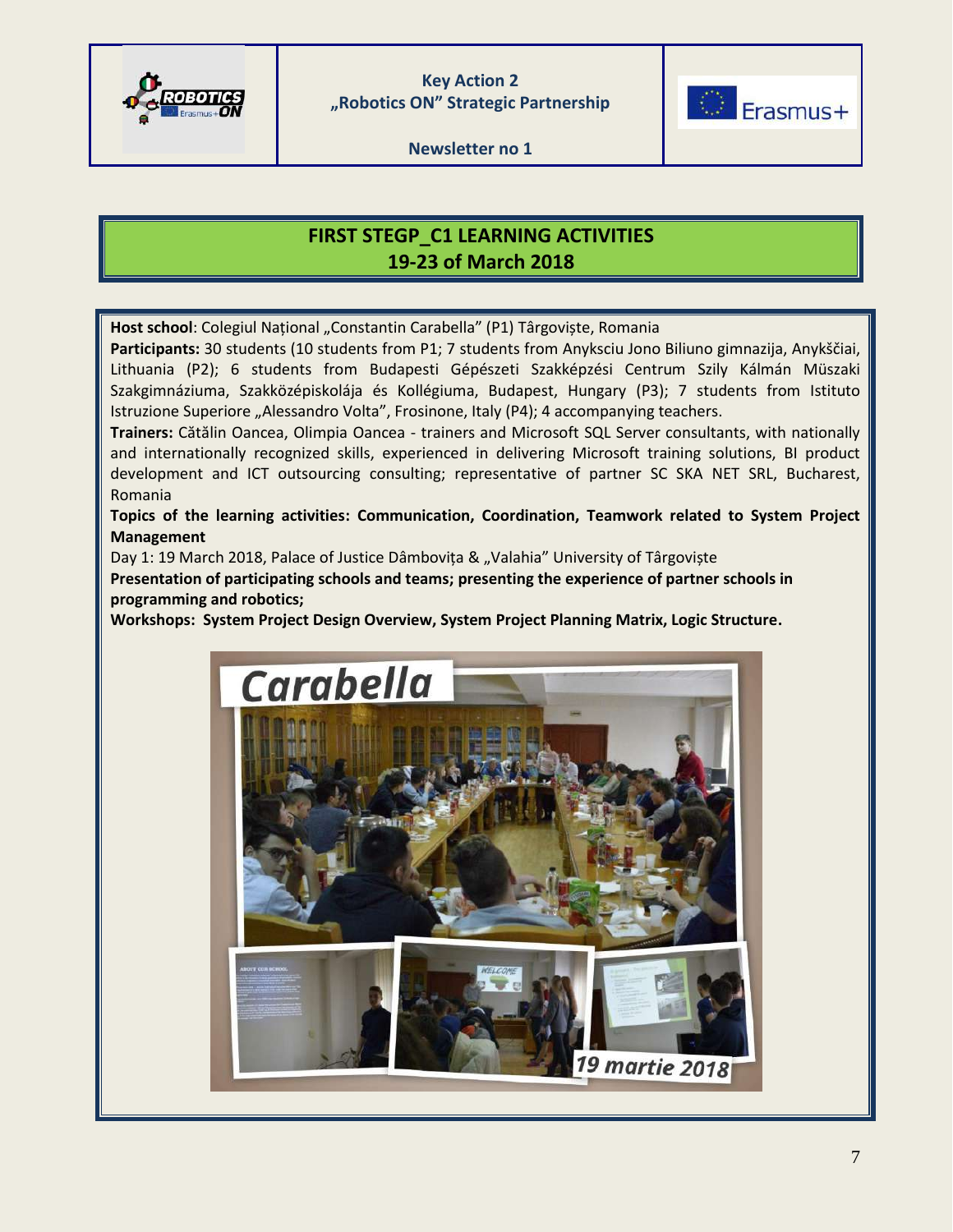



**Newsletter no 1**

Day 2: 20 March 2018, National College "Constantin Carabella" Târgoviște **Workshops: Project Planning Overview, Activity Planning Network Analysis, Resource Planning & Budgeting Overview Cost Management, Budgeting; Cultural activities: Visit at the Museum Complex "Curtea Domnească", Târgoviște.** 





**First STEGP\_Robotics ON\_March 2018 Learning activities** 





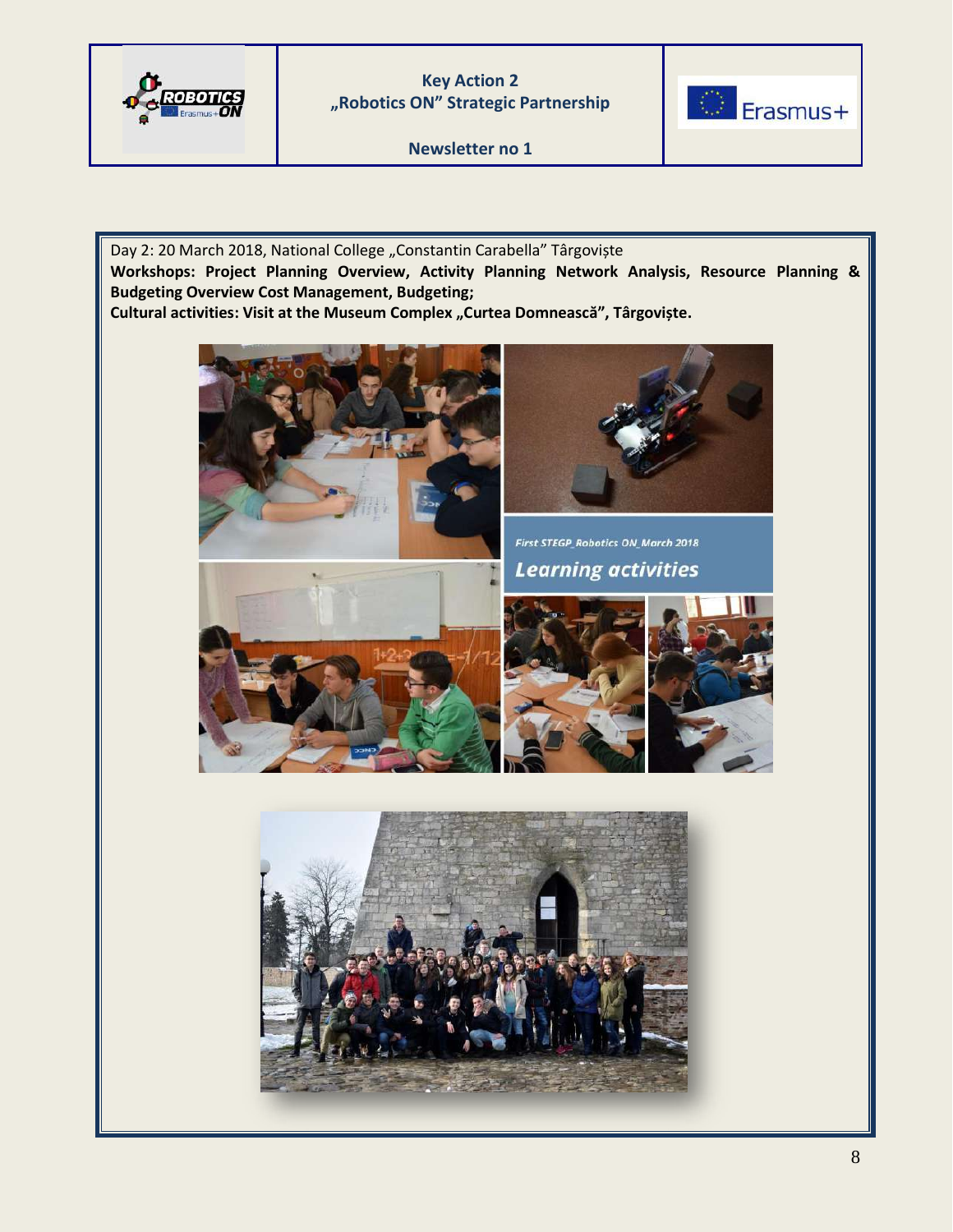





Day 3: 21 March 2018, "Valahia" University of Târgoviște **Workshops: Work Breakdown Structure (WBS), Risk Management Lifecycle, Stakeholder Overview, Stakeholder Analysis.**



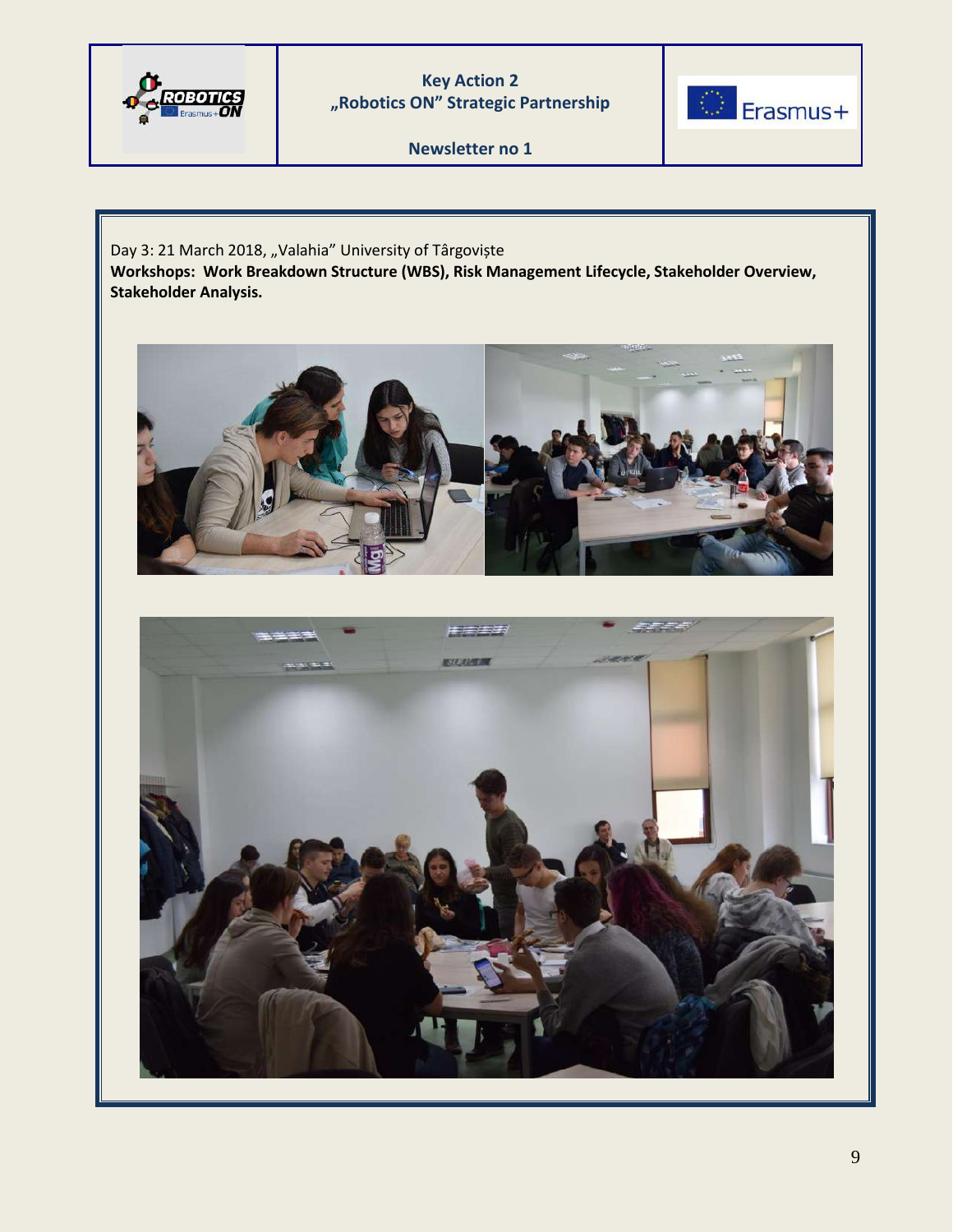



**Newsletter no 1**

Day 4: 22 March 2018, National College "C. Carabella" Târgoviște **Workshops: System Project Management Implementation Overview, Implementation Tracking.**



**Cultural activities: Visit at the Peleș Castle, Sinaia.**



**Festive dinner and farewell party.**

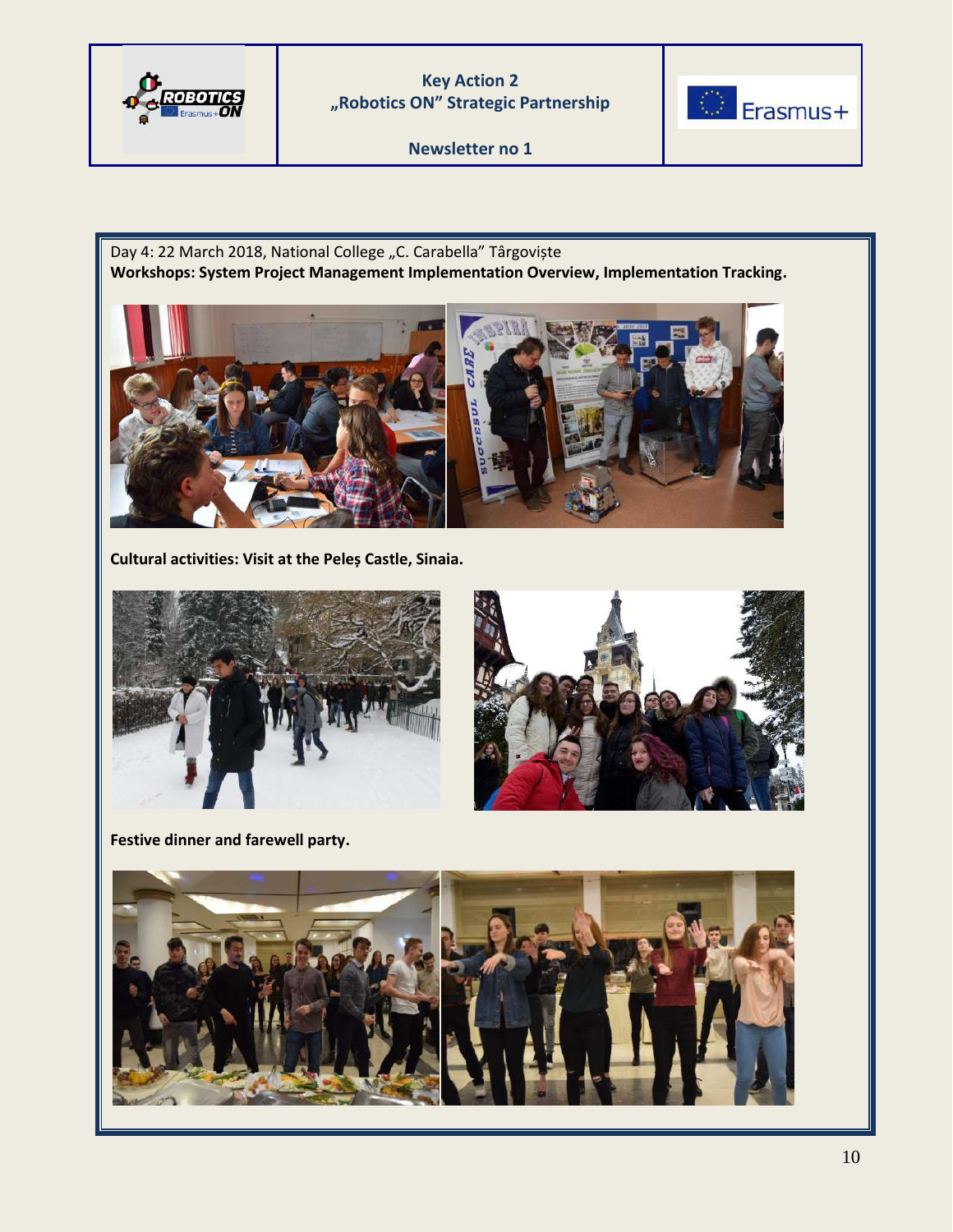





Day 5: 23 March 2018, National College "C. Carabella" Târgoviște **Workshops: Monitoring Implementation Activities, Evaluation, SWOT Analysis.**



Strengths points of the C1 learning activities:

• The interest manifested by the majority of participating students towards their own personal development;

• The program of activities complied with Annex I of the grant agreement, adding cultural activities to contribute to the development of the European dimension of partner schools;

- Learning activities have contributed to the formation/ development of students' linguistic competences, by enriching the vocabulary with terms specific to the topics addressed;
- Friendship manifested by students during the 5 days of the first STEGP;
- The support provided by the families of Romanian students;
- The collaboration with stakeholders experienced in robotics and programming (George Radu and Petrişor Şerban);

• The collaboration with the Faculty of Electrical Engineering, Electronics and Information Technology of the "Valahia" University of Târgoviște and the Palace of Justice Dâmbovița, which provided space and logistics for some of the project activities.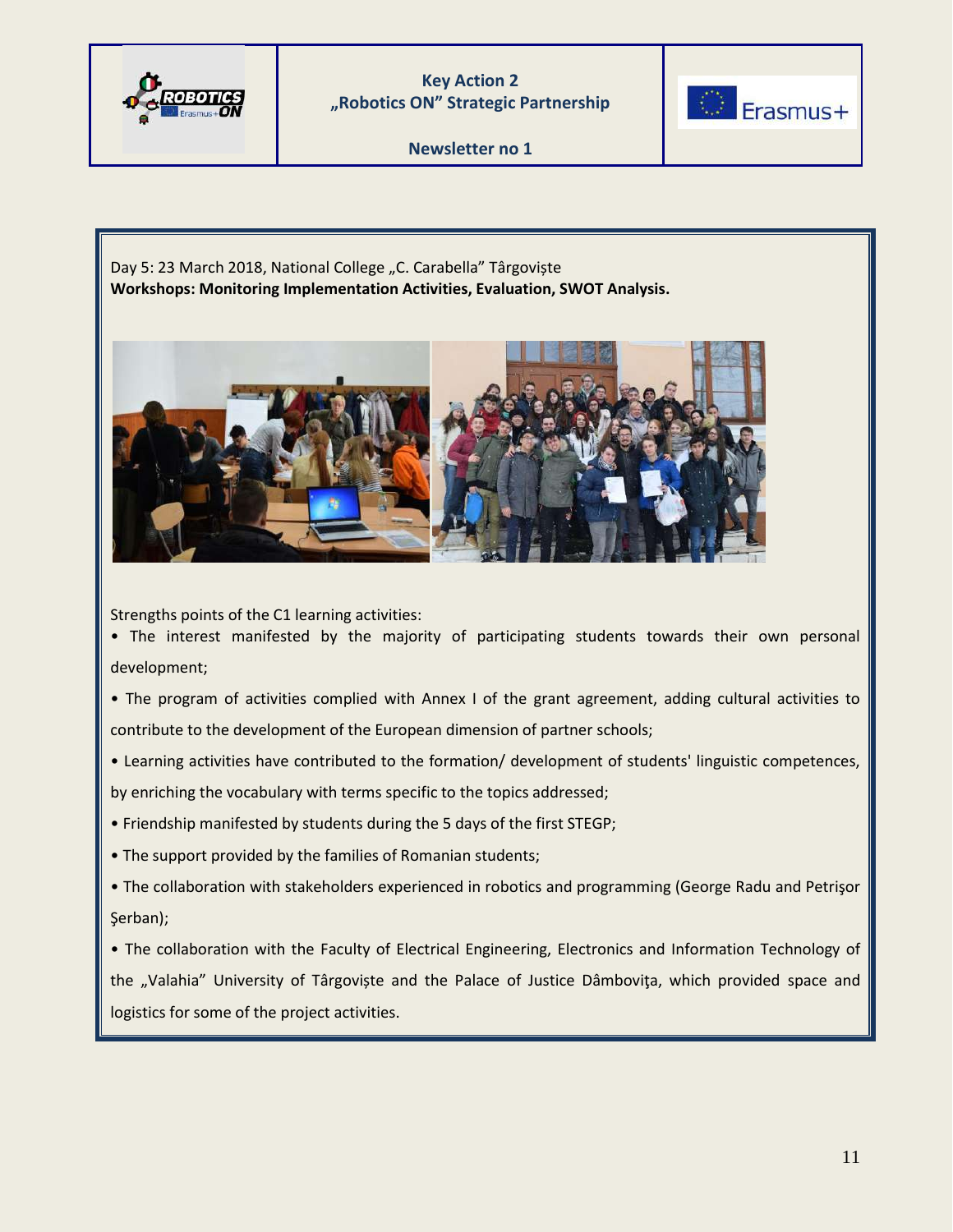

**Newsletter no 1**



## **ROBOTICS CLUB ACTIVITY April- May 2018**

**Workshop 1**: The students participating in C1 undertook **peer-counselling activities** to share with their colleagues the C1 experience. In this regard, the students used the theoretical support of O1\_ Module 1 and the ppt for dissemination C1 activities (acquisitions, lessons learned and photos taken during the learning activities in Romania).



**Workshop 2**: Students developed a **motivational speech** (for clarifications they will consult O1\_ curriculum Robotics ON-Module 1) and a **SWOT analysis of the school's activity**. From the SWOT analysis they selected a weak point that actually was the problem they intend to solve with the robot they are going to build.